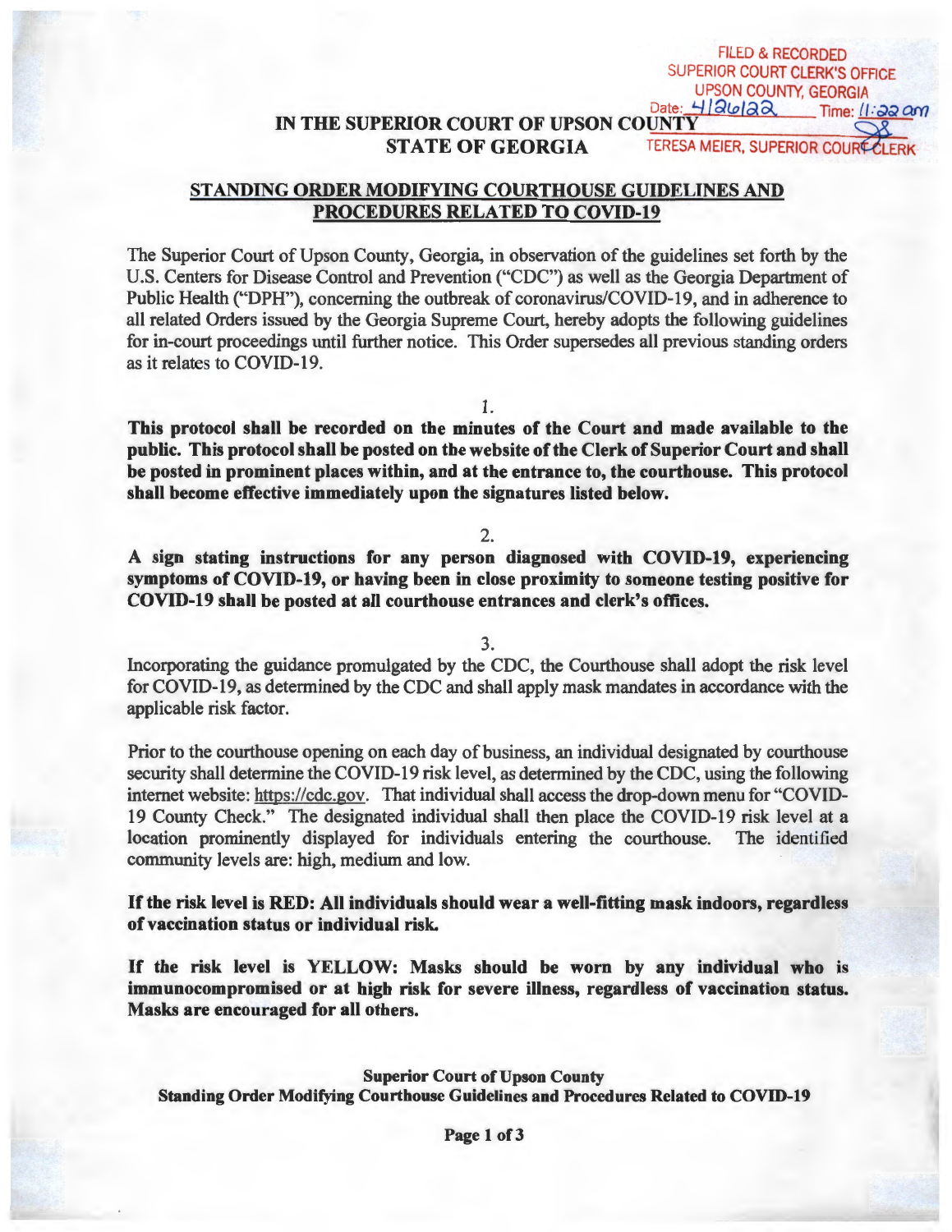## **If the risk level is GREEN: Masks should be worn based on an individual's personal preference.**

4.

When masks are otherwise mandated (level red), Judges may allow speakers to remove their masks to be understood, though social distancing and plexi-glass shielding should be maintained.

5.

Any Courthouse employee testing positive for COVID-19 shall be isolated, in accordance with the CDC guidelines. Anyone with COVID-19 exposure likely to result in infection shall be quarantined in accordance with CDC guidelines.

6.

· Multi-case calendars should be scheduled at staggered times, or the cases will be placed "on-call" by the Court to prevent over-crowding. The time for hearings shall be staggered as to reduce the number of persons present in the courtroom who are involved in matters other than the ongoing hearing. Should the number of persons present in any portion of the courthouse exceed that number resulting in the inability to remain safely distant from others in that room or space, the Sheriff or Judge shall request those individuals who are not essential to the hearing to move to an area outside the courthouse. Priority seating shall be given to all litigants of the ongoing hearing and their attorneys, necessary court personnel, members of the press, supporters of the litigants, and the general public, in that order. All individuals inside the courthouse and those waiting to enter the courthouse must the separation required by CDC social distancing. Distancing guidelines will vary depending on the community levels as determined by the CDC. If the community level is yellow, distancing will be 3-feet. If the community level is red, distancing will be 6-feet for all individuals regardless of vaccination or risk status.

7.

All elected officials and/or department heads shall be responsible for applying CDC guidelines. The Sheriff and Judge presiding over court shall instruct all courtroom attendees to be respectful to others and observe all social distancing recommendations by the CDC, including maintaining distance from those do not reside within the same household in accordance with the guidelines set forth herein.



The Sheriff shall display, at the courthouse entrance, a sign which states that all persons seeking entry must respond to minimal, but necessary, questions concerning whether they currently have COVID-19 or certain recognizable symptoms of the disease. The Sheriff shall make those inquiries of those individuals who seek to enter through the front doors of the courthouse and shall also administer an infrared test of the temperature of each such person. Entry shall be denied according to the Center for Disease Control, (hereafter "CDC") guidelines. This will include anyone with a fever, having been exposed to someone with COVID-19 within the last 5 days and who is not vaccinated, or who has other symptoms such as shortness of breath, cough, chills, or

## **Superior Court of Upson County Standing Order Modifying Courthouse Guidelines and Procedures Related to COVID-19**



**Page 2 of3**